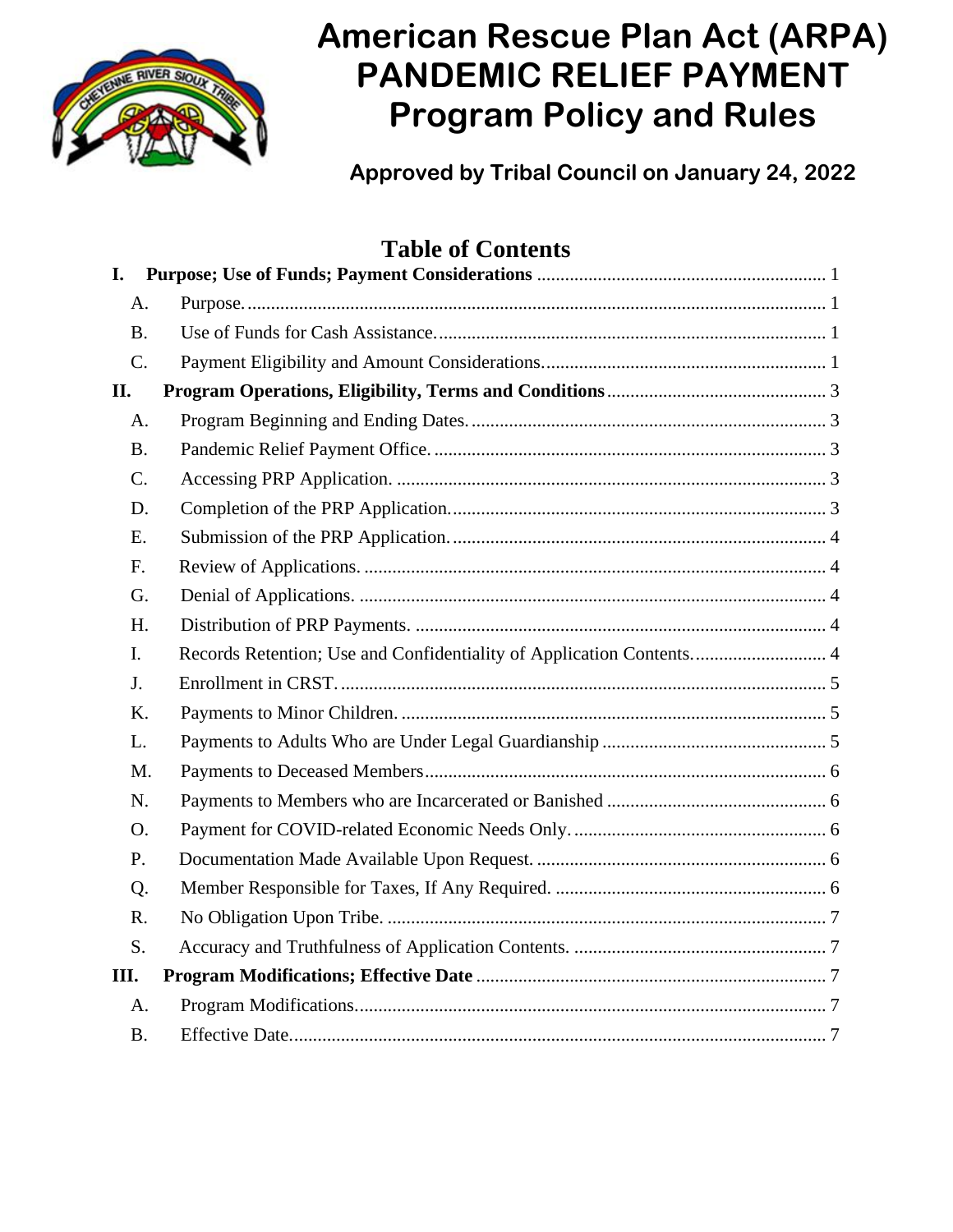# <span id="page-1-0"></span>**I. Purpose; Use of Funds; Payment Considerations**

<span id="page-1-1"></span>A. Purpose.

The Cheyenne River Sioux Tribal Council approved Resolution #\_\_\_\_\_\_-2021-CR on January 24, 2022, which authorizes a payment of \$2,000.00 to any enrolled tribal member who needs additional economic assistance due to the continued negative economic impacts from the COVID-19 public health emergency. These funds are part of the Coronavirus State and Local Fiscal Recovery Fund ("FRF") funds authorized and appropriated in the federal American Rescue Plan Act ("ARPA"), which was enacted by Congress in response to the COVID-19 public health emergency. The FRF funds within ARPA are received from and administered by the U.S. Department of the Treasury ("Treasury"). As stated by Treasury, "these resources lay the foundation for a strong, equitable economic recovery, not only by providing immediate economic stabilization for households and businesses, but also by addressing the systemic public health and economic challenges that may have contributed to more severe impacts of the pandemic among low-income communities and people of color." 86 Fed. Reg. 26788.

<span id="page-1-2"></span>B. Use of Funds for Cash Assistance.

The ARPA states that a Tribal government may use FRF payments to cover costs incurred by the Tribal government to respond to the negative economic impacts of COVID-19, including assistance to households. As stated in its Final Rule, Treasury has decided that, among other uses, FRF monies may be used to provide cash assistance to households or populations facing negative economic impacts due to COVID-19.

- <span id="page-1-3"></span>C. Payment Eligibility and Amount Considerations.
	- In developing this Pandemic Relief Payment cash relief program, the Tribe considered whether and the extent to which tribal members continue to experience a negative economic impact from the COVID-19 pandemic, which has been prolonged and exacerbated by lethal emerging variants such as Delta and Omicron.
	- When assessing whether a tribal member suffers additional economic harm as a result of the continuing pandemic, the Tribe presumes that a household that is experiencing or did experience (1) unemployment, (2) increased food insecurity, (3) increased housing insecurity, or (4) is low-income or moderate-income, suffered negative economic impacts resulting from the pandemic. If a tribal member household is not low-income or moderateincome, but it continues to suffer negative economic effects from the pandemic, it may still be eligible to receive cash assistance if the tribal member can show the specific negative economic impacts that are or were occurring.
	- All members who reside on the Cheyenne River Sioux Reservation are or have been subject to quarantine orders, travel restrictions, stay-at-home orders, mask mandates, curfew hours, and school closures in order to reduce the transmission of the COVID-19 virus, including the Delta, Omicron, and other variants. Other tribal members who do not reside on the Reservation are or have also been subject to similar prevention mechanisms in their own communities of residence. While these modifications to daily life are necessary to prevent the spread of the virus, they have had a continuing negative effect on the members' social, mental, and economic health.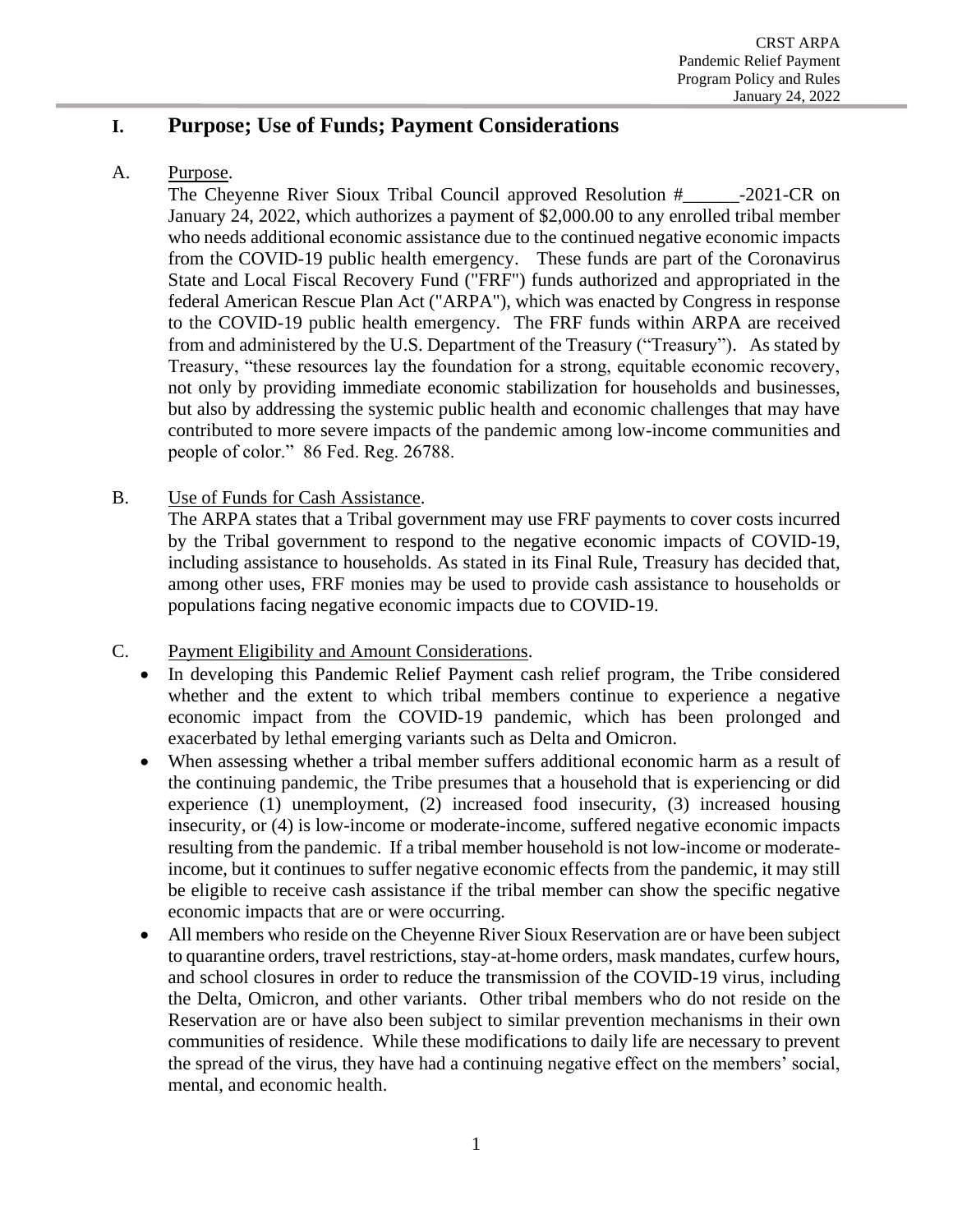- Many tribal members, regardless of where they live, struggle with access to stable and reliable technology and communication. Being able to stay connected and informed and stave off feelings of isolation during the prolonged pandemic has had significant emotional and financial impacts on these members.
- Many tribal members' living situations continue to be unpredictable, unstable, and in some cases, undesirable as a result of the prolonged pandemic. This "housing insecurity," includes high housing costs relative to income, poor housing quality, domestic violence in home, poor neighborhood safety, overcrowding, loss of housing, homelessness, or other situations where there was lack of adequate or affordable housing. It will take time and money for these members to rebound back into safe and affordable housing.
- Tribal members, regardless of where they live, also suffer from food insecurity brought on by the prolonged COVID-19 pandemic. Many have seen, or are still currently experiencing, increased grocery prices, limited access to grocery stores or other food sources, or a reduction in available food choices (not to mention healthy food choices). This lack of consistent access to enough food for an active, healthy life has had negative physical and financial consequences on these members.
- Tribal members, both on and off the reservation and especially those who were working, trained, or educated in the hospitality, travel, entertainment, food, or manufacturing industries, experienced sudden and drastic unemployment or under-employment due to the COVID-19 pandemic. Many tribal members went weeks or even months without a full paycheck. Mainly due to emerging virus strains, the nation's economy is still struggling to recover. These tribal members' economic recovery may take years to occur.
- Our young school-age Tribal members continue to suffer through the pandemic, and these impacts may have long-term economic consequences on them. Many CRST young members who are disproportionately served by remote education because of the pandemic lack the physical, technological, or parenting resources to participate fully in remote schooling. Many homes did not and still do not have access to the internet, so the kids cannot keep in contact with their teacher and classmates. Many caregivers in the home were either not present or simply not able to help the children with their schoolwork. Instructional time for school-age tribal members has been greatly reduced. The pandemic, therefore, has likely widened the educational disparities and worsened long-term economic outcomes for these young Tribal members.
- As described in the Treasury's Final Rule, increased economic strain or material hardship in a household due to the pandemic may also have a long-term impact on health and economic outcomes of young (even birth-to-school-age) children. Adverse conditions in early childhood, including exposure to poverty, food insecurity, housing insecurity, or other economic hardships, are particularly impactful on young people as they grow older. It is a harsh fact that Cheyenne River Sioux Reservation residents suffer from high rates of poverty. In 2019, 31.3% of people in Dewey County and 42.5% of people in Ziebach County suffered from poverty, compared to 12.3% for the United States as a whole. An additional cash assistance payment to our youngest members will continue to help alleviate their immediate economic burdens and keep them from slipping farther behind their peers as they grow older and as the pandemic recovery drags on.
- As the economy recovers at a much slower pace than expected, the effects of the pandemicrelated recession continue to impact households, including a risk of longer-term effects on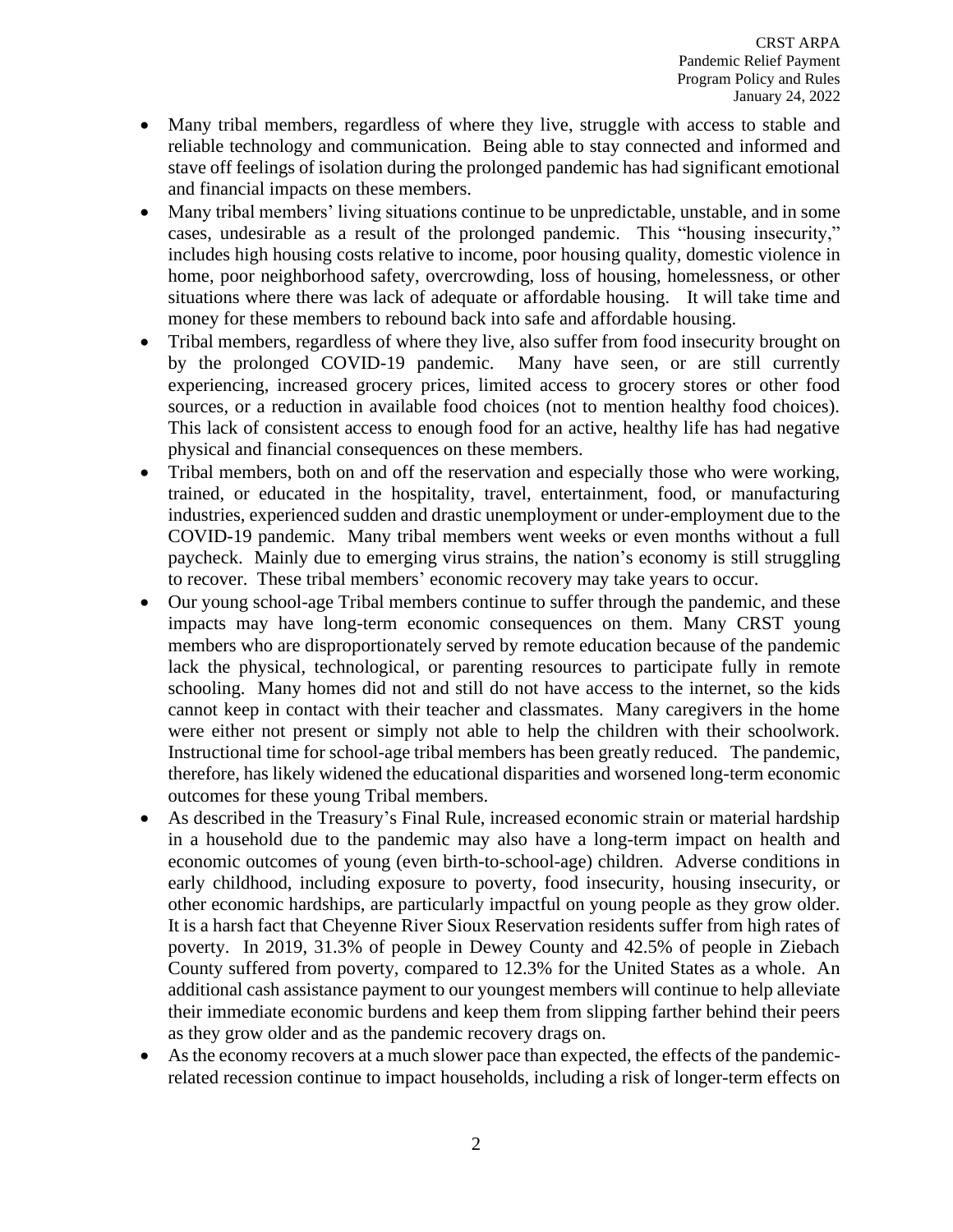CRST ARPA Pandemic Relief Payment Program Policy and Rules January 24, 2022

earnings and economic potential for all Tribal members. For those reasons, the Cheyenne River Sioux Tribe sees a need to provide additional cash assistance to its eligible members.

# <span id="page-3-0"></span>**II**. **Program Operations, Eligibility, Terms and Conditions**

<span id="page-3-1"></span>A. Program Beginning and Ending Dates.

Applications for the CRST ARPA Pandemic Relief Payment ("PRP") payment program will be available beginning on January 26, 2022. Applications will be accepted and processed on a rolling basis until June 1, 2022, when the PRP program closes. Any funds not distributed through the PRP payment program by September 30, 2022, will return to the Tribe's Fiscal Recovery Fund.

<span id="page-3-2"></span>B. Pandemic Relief Payment Office.

The Tribe has established the Pandemic Relief Payment Office, which operates under the supervision of the CRST Tribal Treasurer. The PRP Office is located in the CRST Finance Building along Hwy 212 in Eagle Butte, SD. The Office's contact information is:

CRST ARPA Pandemic Relief Payment Office 24332 Highway 212 PO Box 590 Eagle Butte, SD 57625 Phone: 605-964-8388 Fax: 605-220-5290 Email: crstarpacoordinator@gmail.com

<span id="page-3-3"></span>C. Accessing PRP Application.

The CRST Pandemic Relief Payment Application ("PRP Application" or "Application") can be accessed beginning on January 26, 2022, via the Tribe's website at: [www.cheyenneriversiouxtribe.org.](http://www.cheyenneriversiouxtribe.org/) Blank Application forms can also be picked up in person at the PRP Office, or they can be sent to tribal members via email or US Postal Service. Tribal members may call or email the PRP Office to request an application be sent to them via email or US Postal Service. A blank Application form is attached to this Policy as Appendix A.

<span id="page-3-4"></span>D. Completion of the PRP Application.

All questions on the Application must be answered truthfully and entirely. Incomplete applications will be rejected. The check will be issued to the name listed on the member's Enrollment Record at the CRST Enrollment Office. If an applicant's legal name has not been updated with the Enrollment Office, they must do so before they apply for a PRP check. Applications must be signed. The tribal member's signature on the Application is attesting to the accuracy and truthfulness of the information provided. False or fraudulent information provided or actions taken in an attempt to access benefits to which an individual is not eligible to receive will result in civil and/or criminal prosecution.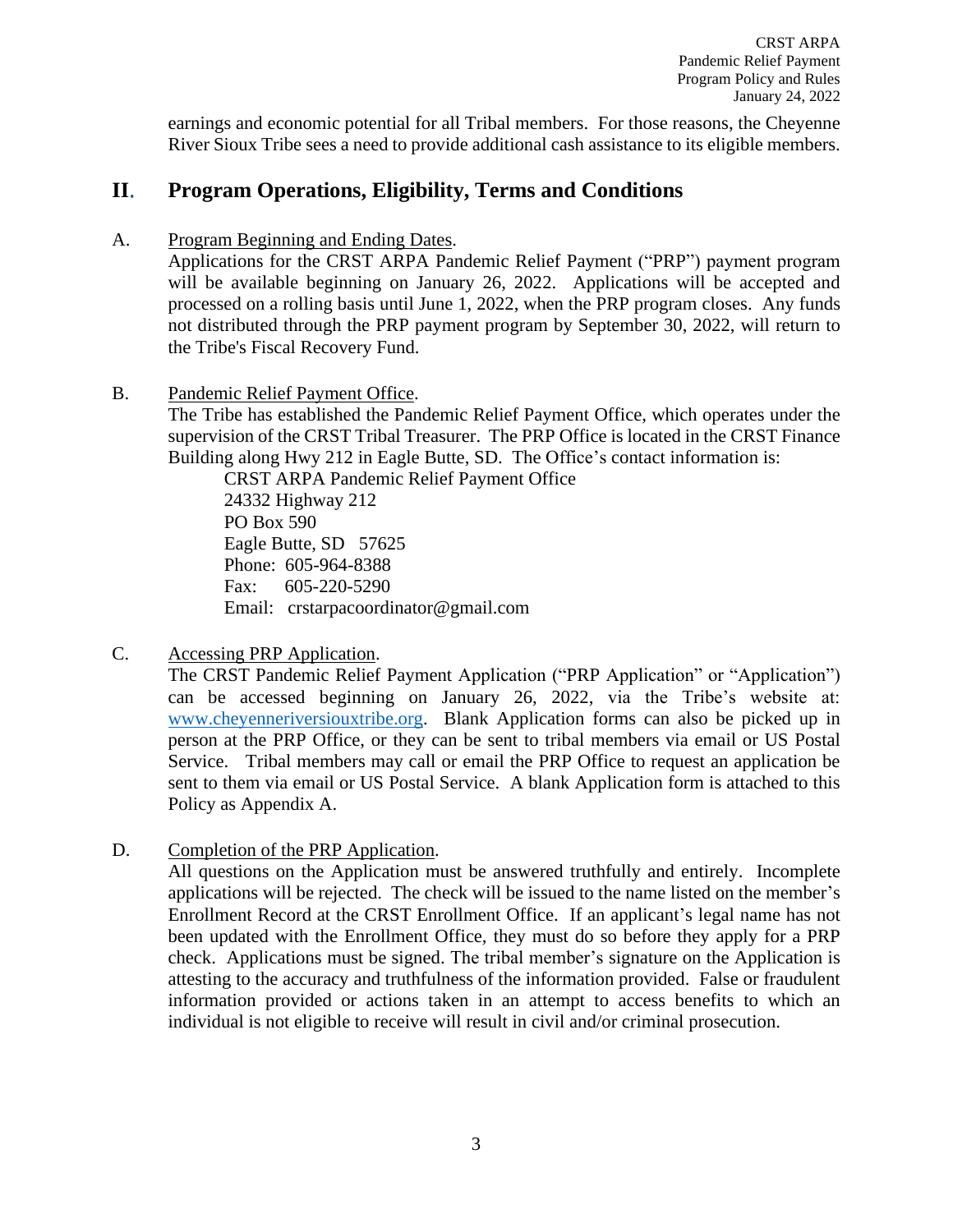CRST ARPA Pandemic Relief Payment Program Policy and Rules January 24, 2022

# <span id="page-4-0"></span>E. Submission of the PRP Application.

Completed PRP Applications can be submitted to the PRP Office in person, via US Postal Service, email, or fax using the contact information listed in Paragraph B above. Applications received in person do not need to be notarized. If a tribal member is submitting an application in person, identification must be presented at the time of submission. PRP applications submitted via email, fax, or US Postal Service must be notarized. Applications are assigned a tracking number at the time of submission. Applications that are postmarked, emailed, faxed, or submitted in person on or before June 1, 2022, will be accepted. The originals of any emailed or faxed applications do not need to be sent in or dropped off in person. They should be retained by the applicant.

# <span id="page-4-1"></span>F. Review of Applications.

All applications are reviewed to ensure that the applicant meets the eligibility criteria for a CRST Pandemic Relief Payment. Enrollment information is verified. The application is reviewed to confirm that the applicant indicates that they continue to be (1) below the federal low-to-moderate income threshold, (2) unemployed, (3) experiencing food insecurity, or (4) experiencing housing insecurity due to the COVID-19 pandemic. If the applicant states that none of these factors apply, the application is then reviewed to determine whether the applicant continues to meet any other eligibility criteria to receive a PRP payment. If an application includes requests for PRP payments to minors, the application is reviewed to verify that a "Parent-Guardian Authorization" form is attached and that the applicant is legally authorized to receive the minor's PRP payment.

### <span id="page-4-2"></span>G. Denial of Applications.

If an applicant does not meet the eligibility criteria to receive an PRP payment, either because their tribal enrollment cannot be verified, or they have not indicated that they continue to be negatively economically affected by the COVID-19 pandemic, or they fail to meet any other eligibility criteria, the application will be denied. There is no appeal process for denied applications.

### <span id="page-4-3"></span>H. Distribution of PRP Payments.

If an application is approved, the PRP payment check(s) will be sent to the recipient via US Postal Service within 4-6 weeks. ACH, wire transfers, or other electronic payments are not being made. No in-person distribution of checks will occur. The PRP check will be mailed to the address listed on the application, and it is the applicant's responsibility to ensure that whoever receives the mail at that address will give the check to the applicant.

### <span id="page-4-4"></span>I. Records Retention; Use and Confidentiality of Application Contents.

The Tribe will retain all PRP Applications received as long as required to meet federal audit guidelines. The Tribe will take steps to keep the financial information contained in applications confidential, but the Tribe may be required to provide information to the U.S. Treasury Department to demonstrate compliance with the ARPA, FRF, and applicable regulations and guidelines. In addition, the Tribe may use aggregated, non-personallyidentifiable statistical data for the purposes of advocating for additional federal, state, and other funding and services for the Tribe and its members.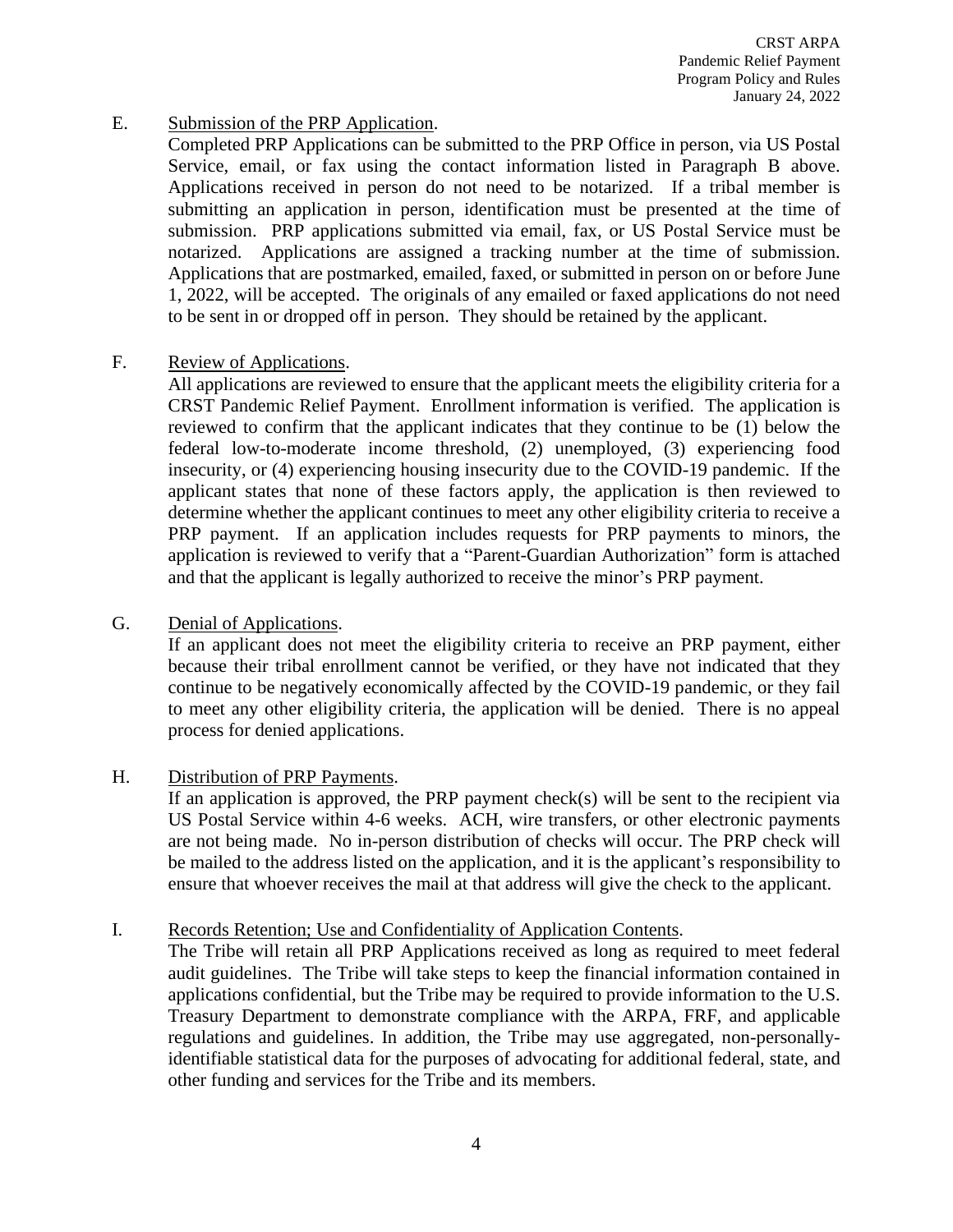# <span id="page-5-0"></span>J. Enrollment in CRST.

All applicants, including any minor children, must be enrolled tribal members of CRST as of January 19, 2022. Individuals who are enrolled at another tribe *and* enrolled at CRST ("dual enrolled") are not eligible to receive a CRST PRP payment.

# <span id="page-5-1"></span>K. Payments to Minor Children.

- 1. *The Tribal Council and Tribal Administration cannot and will not mediate or decide custody disputes related to the payment of minors' PRP payments*. If there is any question or uncertainty over who should receive a minor child's PRP payment, the check will be held by the Tribe until satisfactory documentation is received that ensures the minor child's PRP payment is being given to an adult who has permanent and continuing legal and/or physical custody of the child and who will utilize the funds to provide economic assistance to the child. If satisfactory documentation is not received prior to the close of the PRP program on June 1, 2022, regarding which adult is the proper recipient of a minor child's PRP check, the funds will be returned to the Tribe's Fiscal Recovery Fund.
- 2. If an applicant is applying for a minor Tribal member's PRP check, *the applicant must attach a properly completed and signed PRP Form "Parent-Guardian Agreement as to PRP Payment to Minor Child(ren)."* If there is no Parent-Guardian Agreement submitted with an application that contains a request for PRP payment(s) for minor children, the child(ren)'s check will not be released. By claiming a PRP payment for eligible minor children, the applicant releases the Tribe from any liability whatsoever that may arise related to the distribution of these funds. The Parent-Guardian Agreement form is attached to this Policy as Appendix B.
- 3. *The information contained in the Parent-Guardian Agreement will be verified.* An applicant who is requesting a minor child's PRP check must provide current valid documentation that they are lawfully entitled to receive the child's PRP payment. Documentation could include a current and valid permanent (not emergency or temporary) court order (entered or re-certified within the past 30 days) showing who has legal and physical custody of the child, or a copy of any recent (within the past 30 days) tribal, state, or federal program document that shows the adult applicant has legal and physical custody of the child. Documentation of legal and physical custody may be made using other sources, and *the Tribe reserves the right to request whatever documentation may be needed to ensure that the minor child's PRP payment is being given to an adult who has permanent and continuing legal and physical custody of the child and who will utilize the funds to provide economic recovery assistance to the child.*
- <span id="page-5-2"></span>L. Payments to Adults Who are Under Legal Guardianship
	- 1. A court- appointed legal guardian may receive the PRP payment for an adult who has been declared legally incompetent by a court ("ward").
	- 2. A PRP Application form must be completed on behalf of the ward by the legal guardian, including the ward's name, date of birth, Tribal enrollment number, and other pertinent information included in the Application.
	- 3. Included with the Application must be a copy of the ward's current valid governmentissued photo ID (Tribal, state, or federal), if any, and the most current court order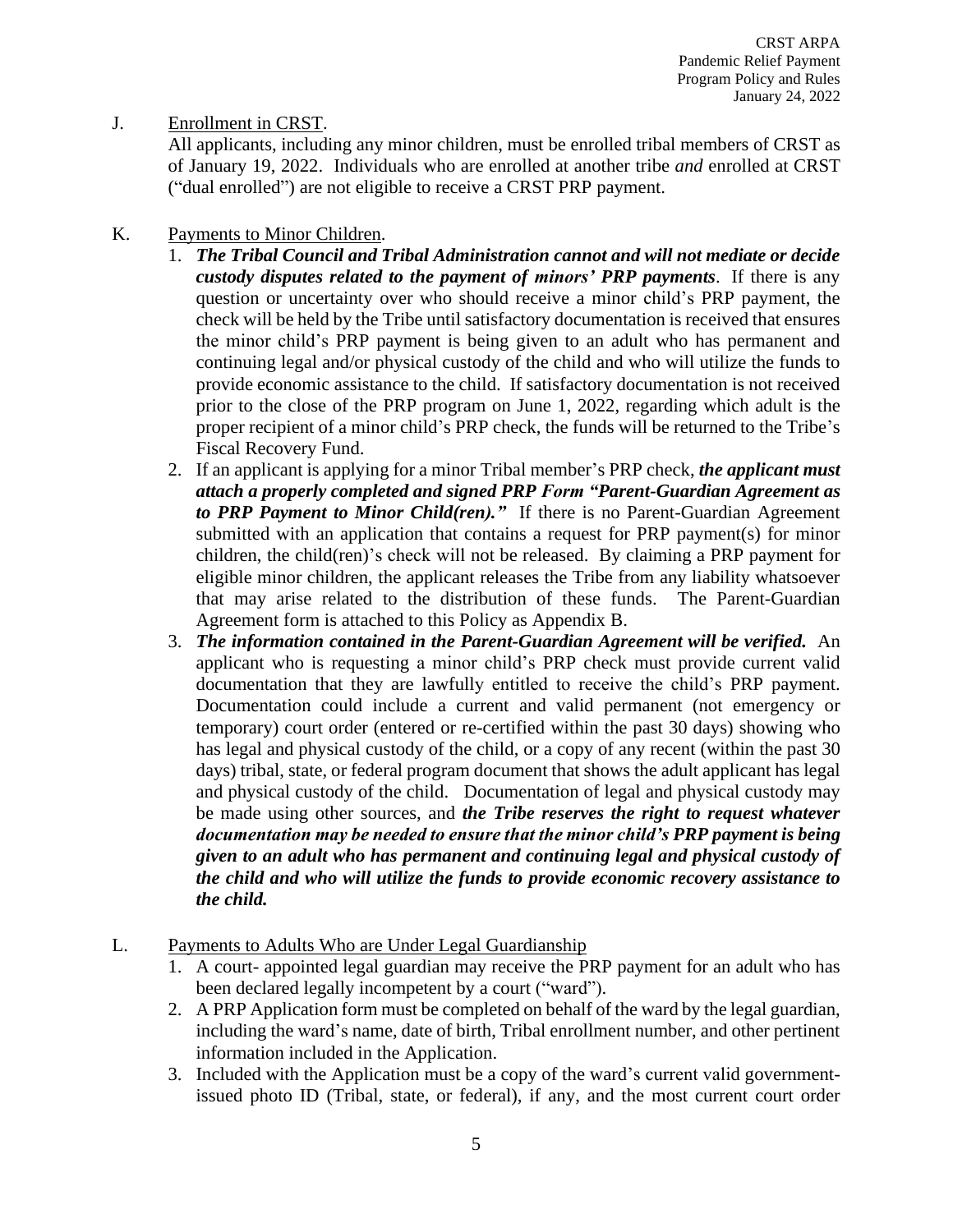(entered or re-certified within the past 30 days) showing who has legal custody over the financial affairs of the ward.

- <span id="page-6-0"></span>M. Payments to Deceased Members
	- 1. An eligible Tribal member who was alive as of the date the PRP Program began and who submitted a PRP application before the close of the PRP Program, but who died before the receipt of their check, may still receive a PRP check. The Personal Representative or Executor of the deceased Tribal member's estate may receive the decedent's PRP check provided that he/she provides legally valid documentation showing that they are authorized and empowered to handle the decedent's estate.
	- 2. A Tribal member who does not submit a PRP application prior to his/her death is not eligible to receive a PRP check.

### <span id="page-6-1"></span>N. Payments to Members who are Incarcerated or Banished

- 1. Tribal members who are incarcerated may still receive a PRP check by submitting a valid application. After determining that an incarcerated member meets the eligibility criteria, the Tribe will mail the check to whatever address the incarcerated member lists on his/her application.
- 2. Tribal members who have been banished but not disenrolled may still receive a PRP check, provided that they apply and meet the eligibility criteria. The Tribe will mail the check to whatever address the banished member lists on his/her application. Tribal members who have been disenrolled are not eligible to receive a PRP check.

#### <span id="page-6-2"></span>O. Payment for COVID-related Economic Needs Only.

Assistance is being given only to address continuing and additional economic needs arising from the COVID-19 public health emergency and its negative economic impacts on the applicant's household. An applicant must show a need for cash assistance due to the prolonged COVID-19 pandemic. *The PRP payment is not a per capita payment nor is it an entitlement payment.* In order for the Tribe to determine whether an applicant continues to be negatively economically impacted by the pandemic (and therefore eligible for a PRP), they must answer all questions presented on the application form and sign the application, certifying its truth and accuracy.

#### <span id="page-6-3"></span>P. Documentation Made Available Upon Request.

An applicant must have a copy of all evidence needed to support their claim of negative economic impacts from the COVID-19 public health emergency as attested to in the application, and they must furnish a copy of such evidence to the Tribe upon demand.

### <span id="page-6-4"></span>Q. Member Responsible for Taxes, If Any Required.

While PRP payments are structured with the intent that the assistance will be non-taxable to CRST members under the Tribal General Welfare Exclusion Act and IRS Revenue Procedure 2014-35, if the IRS deems the assistance taxable, then the tribal member - not the Tribe – is responsible for any taxes, interest, and penalties.